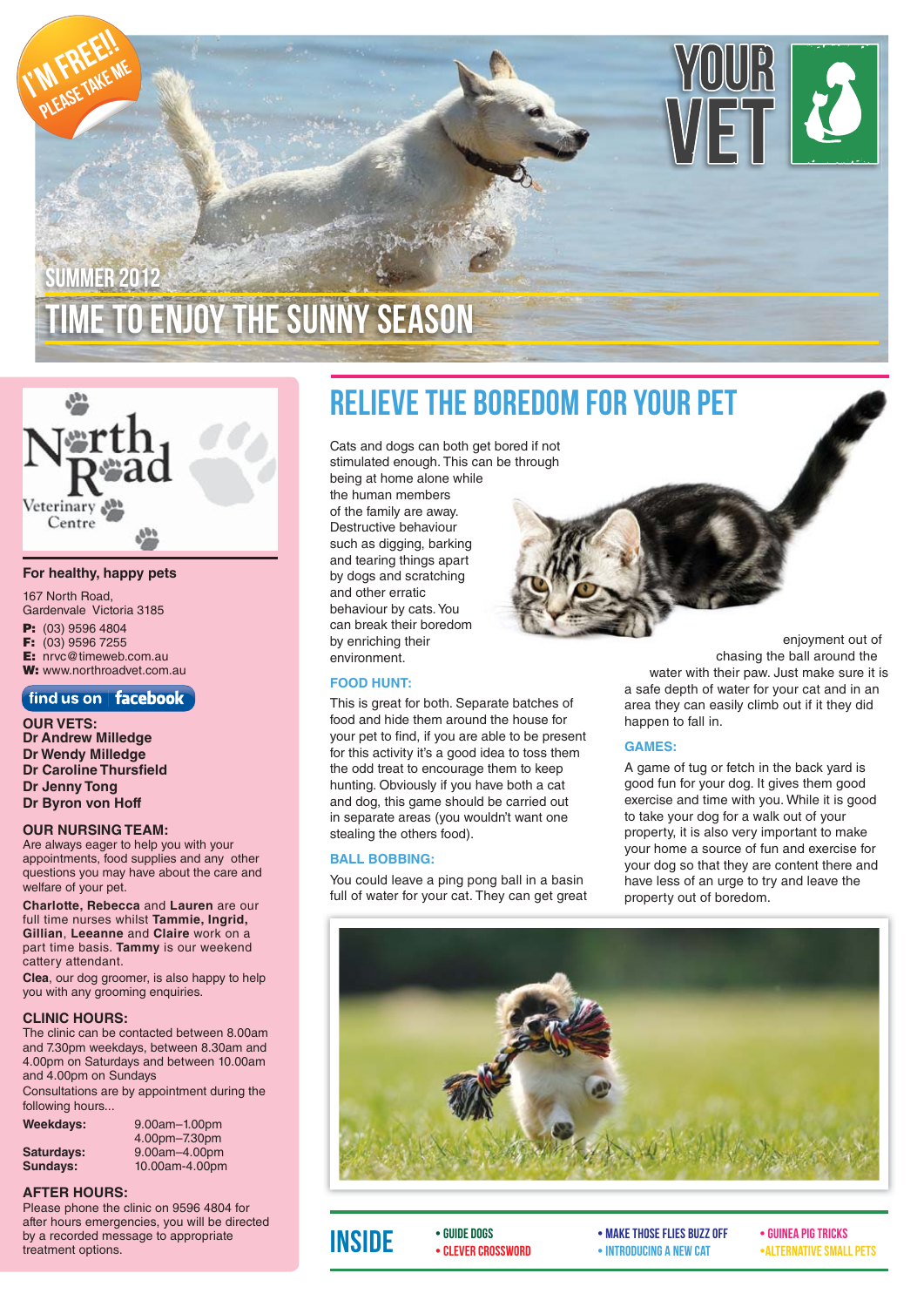### Dogs with Jobs part 2 – Guide Dogs

Guide dogs have a hugely positive impact on the lives of a blind person. They enable a person to have more independence, mobility and confidence as well as being great companions.

Dogs being used to guide the blind dates back to 1819 when Johann Whilhelm Klein started an institute for the blind in Vienna, Austria. Almost 100 (1916) years later his philosophies were put into practice to train dogs for German soldiers who had been left blind during the First World War. By the 1920's and 30's schools and training were being established in the USA, Italy and England. Australia's first Guide Dog school was set up in Perth in 1951 and the first Australian Guide Dog was Dreena.

Generally Labradors make good guide dogs as they have a gentle temperament, are keen to learn and love to please. However, there are many different types of dogs that can be used as long as they fit the requirements needed.

Puppies that have been selected as having great potential as guides are put into training. Generally a volunteer will take a puppy for its early stages of life. Here they will go through initial training like social

skills and obedience. After around 18 months they will be introduced to a vast range of environments to experience different sights, sounds and smells. These include places such as shopping malls, buses, trains, city centres, cafes and medical centres. Their training is made up of a lot of positive reinforcement for correct decisions and behaviours.

The dogs must learn things like walking without sniffing, stopping at kerbs, avoiding head height obstacles and narrow spaces for their owner, laying quietly for extended periods of time and to refuse commands that may lead a person into danger.

### **DO'S AND DON'TS TO CONSIDER WHEN YOU ENCOUNTER A GUIDE DOG.**

Do not feed or distract a Seeing Eye dog.

Don't be afraid to offer assistance to a blind person.

> Consider the person with a guide dog, talk to them instead of or as well as their dog.

Think about volunteering for puppy training and if that is not possible think about contributing where you can with time or money. It is a great service to have guide dogs and this service is mostly run on generous donations.



# CROSSWOrD

#### **Across:**

- **2.** Which type of dogs make good guide dogs because of their gentle temperament?
- **4.** ----------- behaviour can start when animals are bored.
- **5.** Hopefully cats will ----- each other when first introduced.
- **7.** What is the second training method mentioned for Guinea Pigs?
- **8.** Guide dogs enable a person to have -----------, mobility and confidence.

Each of the words can be found in this issue of "Your vet". Answers are shown on bottom of inner left page.

#### **Down:**

- **1.** ------ ---- are great pets for children.
- **3.** Your vet may prescribe ----------- for infected fly bites.
- **6.** Which soldiers first benefited from the use of guide dogs?



### Make those flies **BUZZ OFF**

As many dog owners know, the trauma caused by fly bites can be a frustrating problem. Flies seem particularly fond of ear margins, especially the ear tip. They will occasionally settle for tip of the tail.

The bitten area gets damaged and may ooze blood, attracting more flies looking for a desirable snack. Hair loss occurs and the areas often become infected.

Treating fly bite dermatitis requires a twopronged attack. First is the need to protect the damaged, at risk areas. This can be done by selecting from the vast armoury of creams, sprays and spotons available on the market. Ask your vet about which products he or she finds most successful in your particular area, and be sure to use it frequently. Your vet may also need to prescribe antibiotics if the ears or other bitten areas have become infected.

The second part of the attack is aimed at reducing the number of flies in the dog's environment. Remove old bones and uneaten food. Regularly pick up any faeces in the garden. Sticky fly strips can be hung above kennels and around your dog's favourite resting areas. Finally, arm the kids with fly swats and tell them it's for a good cause!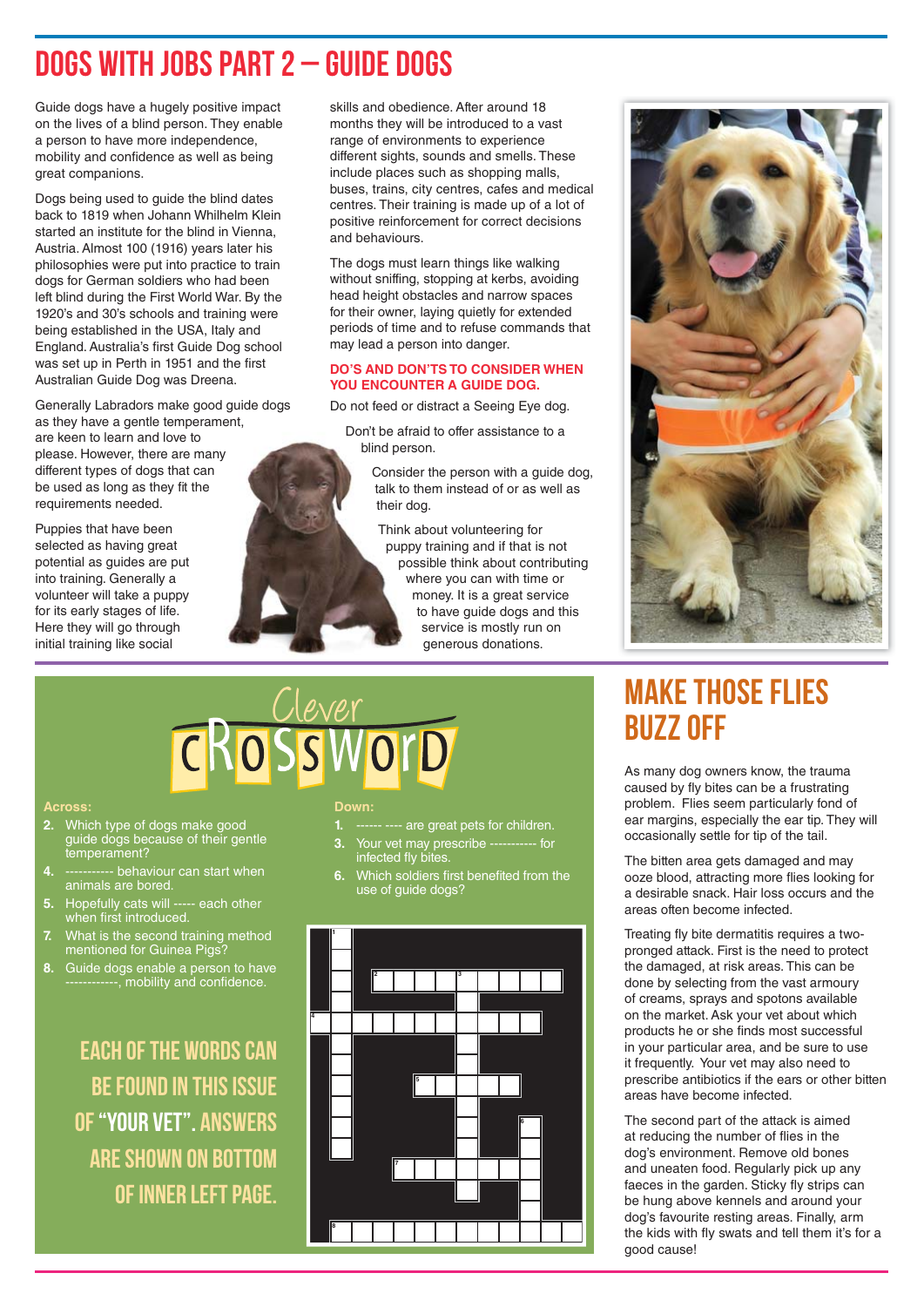### Introducing a new cat in your home

Cats can be quite a challenge when introducing a new cat to a household with an existing cat (we won't use the word "old" cat, as I'm sure most established cats would take exception to that term). It is hard to predict if two cats are going to get along as they can be a lot more sensitive than other animals to these kinds of changes and their territorial nature.

There are however ways that you can make the introduction less stressful to everyone involved. Mostly based around a gently, gently approach. Both cats need to feel secure to allow them to move onto introductions.

Age and other factors are good things to consider first. It may not work that well introducing a kitten with bundles of energy to an older cat that already has the lay of the land. Think about putting similar aged cats together. Also, a kitten that has just left its mother is more likely to adapt and bond as it will enjoy the companionship of another animal.

### **HERE ARE SOME TIPS TO GET THE INTRODUCTION STARTED;**

Give each cat their own area to start with, where they are separated with their own food, litter tray and toys for several days.

Slowly move things like food closer to each other, so that they start to hear and smell the other cat, but still feel safe having their own area.

Spend time with each of them playing, talking to them and petting them to reinforce bonds with your resident cat and welcome your new cat.



Swap items with the cats scent on around. This is another step that helps familiarise one with the other.

Once you are ready to introduce them, just make sure you stay present and continue to make both cats feel secure. Hopefully they will sniff at each other, even groom each other and even if they sit and stare at each other this is good.

If there is aggression, there is nothing wrong with separating them again and starting the process over. Time is always a good tool to help the process. If your cats go beyond posturing, hissing etc. and start fighting make sure you do not get in the middle of it, you will only get hurt. The best way to break up a fight is to do something like make a loud noise or stamp your feet.

## GUINEA PIG TRICKS

Guinea Pigs are great pets for children. They are cute, furry and a small and manageable size for children to look after. Training a Guinea Pig to perform a few basic tricks is a good way to enhance the experience between child and pet and it keeps the Guinea Pig mentally stimulated, active and healthy while being fun and rewarding for your child.

To get started there are two basic methods used while training a Guinea Pig. There is the Lure-Reward training and the Clicker training. Both are effective and your child can use one or the other or a mixture of both. These ways are also positive and there is no punishment involved in training.

Lure-Reward appeals to the Guinea Pigs love of treats. It is a simple method of giving the animal a verbal command, luring it through the action with the food and then rewarding it with the food when the task is complete. Healthy treats, such as carrots, lettuce, parsley and berries are good to use as you don't want to end up with an overweight pet in the process.

Clicker training is similar to Lure-Reward, but a clicker is added when the treat is given. This gives the animal a noise to



recognise and associate with having done well. Eventually the food can be taken away and the Guinea Pig will recognise the clicker as reward.

**Now that you have a start, here are a couple of fun tricks to try:**

### **STAND UP**

Firstly, hold a treat in front of the Guinea Pigs nose and let them get a sniff of it, then once you have their attention, introduce the voice command of "Stand" or use a hand signal as direction. While you are doing this start raising the treat slowly. When the Guinea Pig starts to stretch its head up, let it have a few nibbles on the treat, then move the lure higher until it is standing. Repeat the steps until the Guinea Pig learns to recognise the command to "Stand".

### **ROLLING A BALL**

First of all find a small ball that is a good size for the Guinea Pig to work with. First of all put the Guinea Pig in a play area with the ball and watch to see if they show curiosity or nudge the ball. Rubbing the ball with some food might help to peak their interest. When they do nudge it reward them with a treat and or click. If it doesn't show immediate interest, then reward them for paying attention to the ball, such as moving towards it or looking at it. The trick here is to develop the behaviour and keep rewarding them until they get to the point of moving the ball around.

These are both a couple of fun ways to start off and as your child progress it can be fun for both of you to look into more tricks to try.